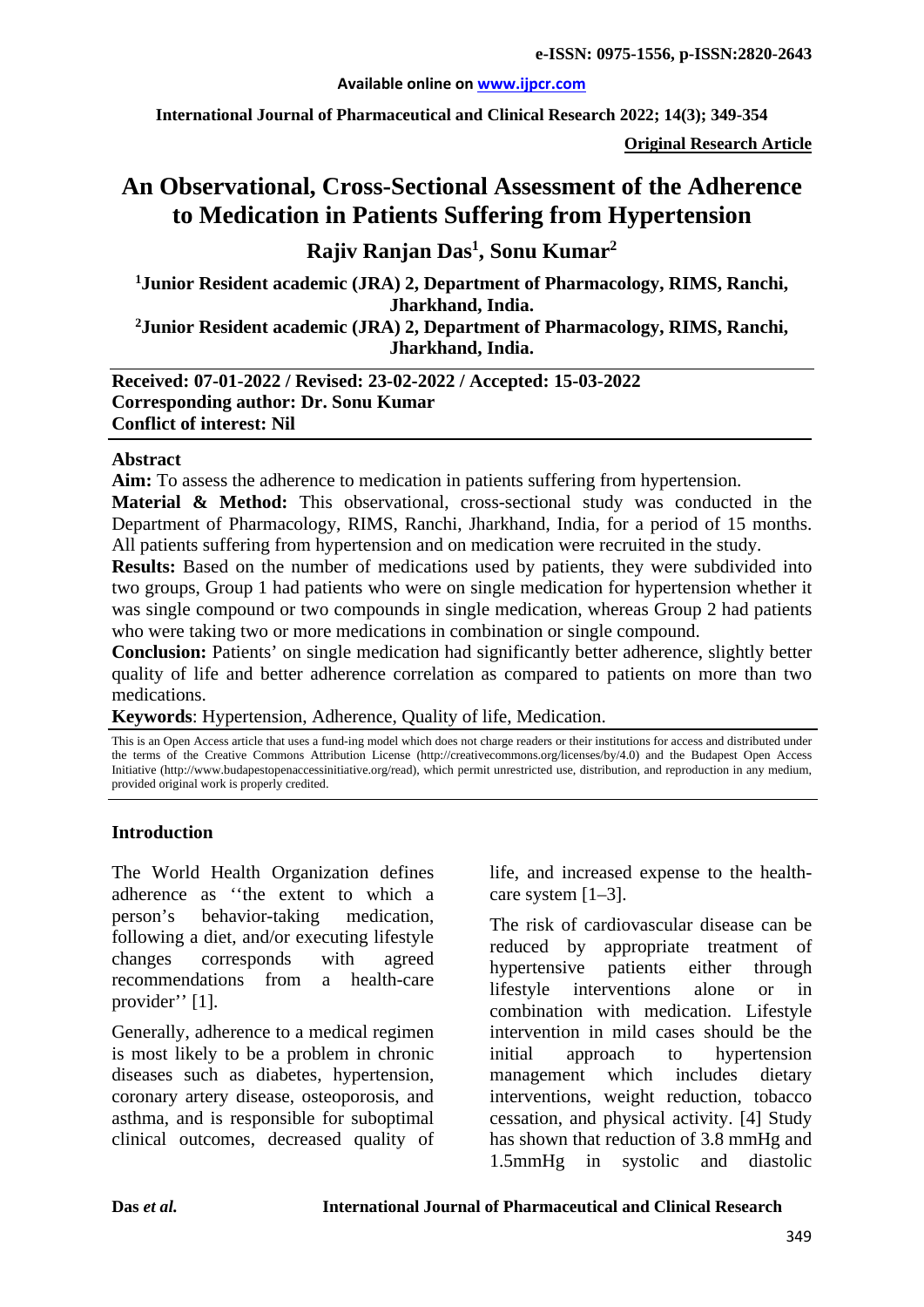pressure, respectively, decreased the development of left ventricular hypertrophy by 37% and a decrease of cardiovascular event by 50%. [5-6]

Only 37% of hypertensive patients on medication have their blood pressure controlled [7]. Non-adherence to antihypertensive medications is a potential contributing factor to uncontrolled hypertension. With limited studies conducted to investigate this challenging issue, this cross-sectional study aims to assess the adherence rate among hypertensive patients and associated factors affecting adherence to antihypertensive medications.

# **Material & Method:**

This observational, cross-sectional study was conducted in the Department of Pharmacology, RIMS, Ranchi, Jharkhand, India, for a period of 15 months. All patients suffering from hypertension and on medication were recruited in the study. The study was approved by the Institutional Ethics Committee and patients were recruited after they gave written informed consent.

Patients between the ages of 18 to 60 years, with a known history of hypertension (Blood Pressure > 140/100 mmHg), and registered for treatment of hypertension at any particular center for 12 months were included in the study. Patients with chronic renal disease or end stage renal disease, history of heart or respiratory failure, recent myocardial infarction (MI), shock, liver disease, chronic alcohol use, pregnant or lactating females were excluded from study.

The participants suffering from hypertension and on treatment for the past 12 month were recruited in the study after they gave a written informed consent. A detailed history was taken, and the participants underwent a thorough clinical examination, they were also given counselling for life style modifications. The patients were given questionnaire of Morisky Medication Adherence Scale-8 (MMAS-8) and WHO-QOL Bref; they were given time to fill up the questionnaire in a separate room without any interference from the treating physician

## **Measurement of adherence**

To increase the strength and consistency of our results, we included an adherence assessment through the eight-item Morisky medication adherence scale (MMAS-8). The MMAS-8 asks patients to respond with "yes" or "no" to a set of 7 questions and to one 5-point Likert scale question. The score for full adherence is 8, with lower scores indicating a poorer level of adherence with a lower boundary of zero. In this study patients were described as non-adherent if they had an MMAS-8 score < 6 and as adherent if their score was  $> 6.$ 

## **Statistical Analysis:**

The data was tabulated as mean  $\pm$  standard deviation (SD). Results were analyzed using non parametric tests (Chi-Square Test), parametric tests (two tailed student t-test) and correlation (Pearson correlation coefficients) analysis. A  $p<0.05$  was considered statistically significant.

# **Results:**

A total of 200 patients participated in the study, the baseline demographics of the participants are shown in Table 1. The mean age of patients was 50.28±8.02 years, the mean number of medications used was 2.71±0.89 per person and 78.5% of patients were taking combination of drugs for hypertension. The mean MMAS-8 Score was 4.24±2.01, the mean scores of WHO-QOL Bref scores are shown in Table 1.

Based on the number of medications used by patients, they were subdivided into two groups, Group 1 had patients who were on single medication for hypertension whether it was single compound or two compounds in single medication, whereas Group 2 had patients who were taking two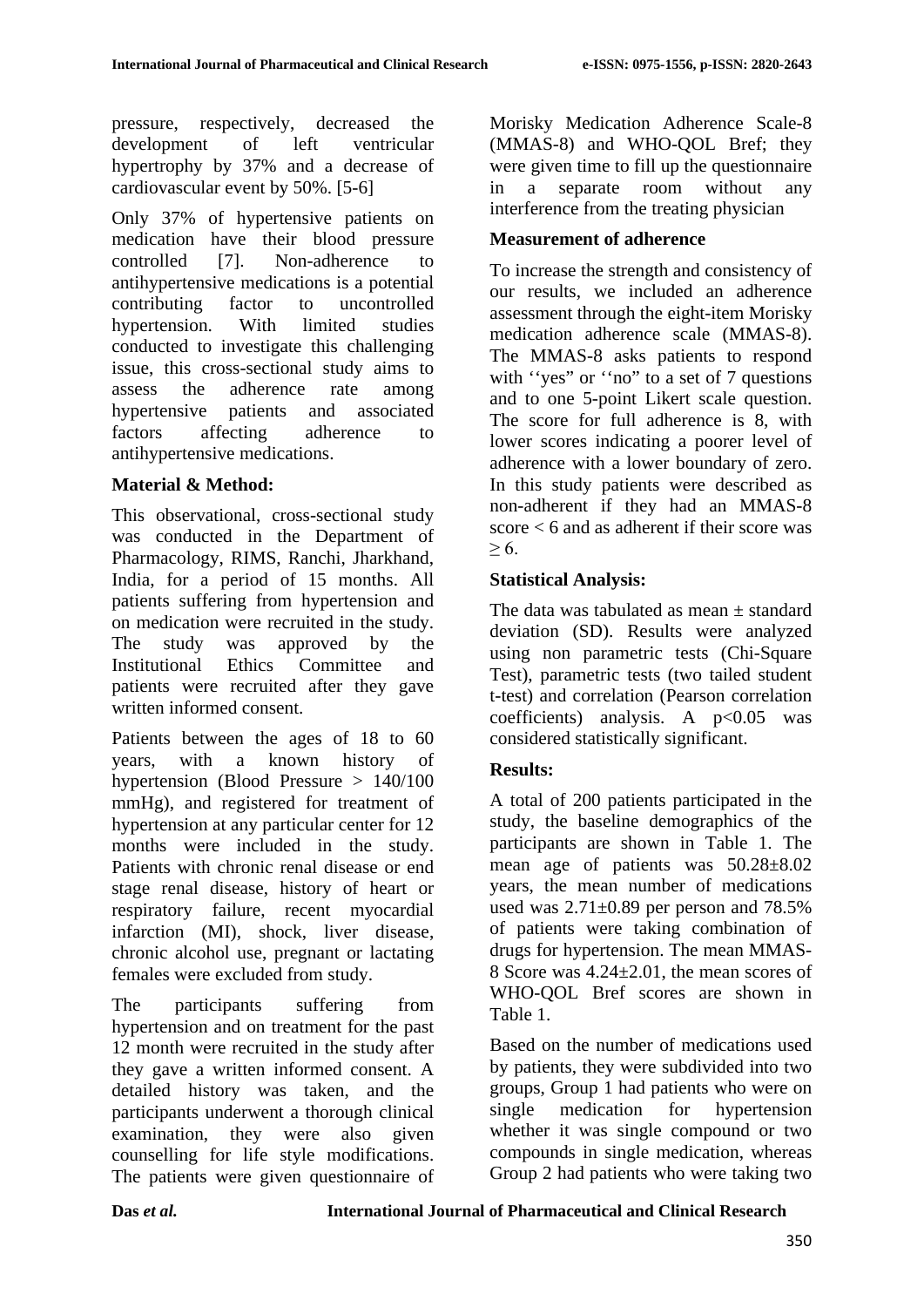or more medications in combination or single compound.

100 patients were included in Group 1 and 100 patients were included in Group 2. All the patients gave informed consent and were included in the analysis of result. The characteristics of the patients in both groups are shown in Table 2. As compared to participants in Group 1 who were taking a single medication, the participants in Group 2 were on  $2.30 \pm 0.50$  medication per person for treatment of hypertension. The number of participants in Group 1 who were on single compound in one medication was 25 which was statistically (p<0.05) higher than participants in Group

2 (n=15). The mean duration of illness was significantly ( $p<0.05$ ) less in Group 1 as compared to Group 2  $(5.61 \pm 3.1)$  years vs. 6.83±4.84years), the MMAS-8 scores were significantly ( $p<0.05$ ) higher in Group 1  $(5.71 \pm 1.39 \text{ vs. } 4.71 \pm 0.80) - \text{ patients in}$ Group 1 were more adherent to treatment as compared to Group 2.

Estimates of correlation for MMAS-8 Scores with WHO-QOL Bref Scores along with their significant levels among patients in Group 1 and 2 are presented in Table 3. It has been observed that MMAS-8 Score had significant  $(p<0.05)$  correlation with physical health, and social relationship in Group 1.

#### **Table 1: Baseline characteristic of participants**

| <b>Characteristic</b>                             | $(n=200)$        |
|---------------------------------------------------|------------------|
| Age (years) (Mean±SD)                             | $50.28 + 8.02$   |
| Sex(M: F)                                         | 80:65            |
| Duration of illness (years) (Mean±SD)             | $5.9 \pm 3.7$    |
| Number of Medications used (Mean±SD)              | $2.9 \pm 0.62$   |
| % Medications as Drug Combination                 | 78.5 % (n=157)   |
| Morisky Medication Adherence Scale $- 8$ (MMAS-8) | $4.24 \pm 2.01$  |
| Score (Mean $\pm$ SD)                             |                  |
| Domain I/ Physical Health (Mean±SD)               | $9.8 \pm 1.02$   |
| Domain II/ Psychological (Mean±SD)                | $10.72 \pm 1.73$ |
| Domain III/ Social Relationship (Mean±SD)         | $10.73 \pm 1.38$ |
| Domain IV/Environment (Mean±SD)                   | $9.3 \pm 1.27$   |

\*p<0.05 and statistically significant #using student 't' test, \*Chi Square Test

**Table 2: Baseline characteristic of both groups**

| <b>Characteristic</b>                                                       | 1<br>Group<br>$(n=100)$ | $\overline{2}$<br>Group<br>$(n=100)$ | p value     |
|-----------------------------------------------------------------------------|-------------------------|--------------------------------------|-------------|
| Number of Medications used (Mean±SD)                                        | 1                       | $2.30 \pm 0.50$                      |             |
| Combination<br>Medications<br>Drug<br>as<br>(single drug: drug combination) | 25:40                   | 15:65                                | $< 0.05*$   |
| Morisky Medication Adherence Scale – 8<br>(MMAS-8) Score (Mean±SD)          | $5.71 \pm 1.39$         | $4.71 \pm 0.80$                      | $< 0.05*$ # |
| Domain I/ Physical Health (Mean±SD)                                         | $10.83 \pm 1.81$        | $10.43 \pm 1.40$                     | 0.80#       |
| Domain II/ Psychological (Mean±SD)                                          | $12.81 \pm 2.33$        | $12.83 \pm 2.22$                     | 0.54#       |
| Relationship<br>$\rm III/$<br>Domain<br>Social<br>$(Mean \pm SD)$           | $12.73 + 4.73$          | $12.48 \pm 4.71$                     | 0.30#       |
| Domain IV/Environment (Mean±SD)                                             | $11.63 \pm 2.03$        | $11.73 \pm 2.73$                     | 0.82#       |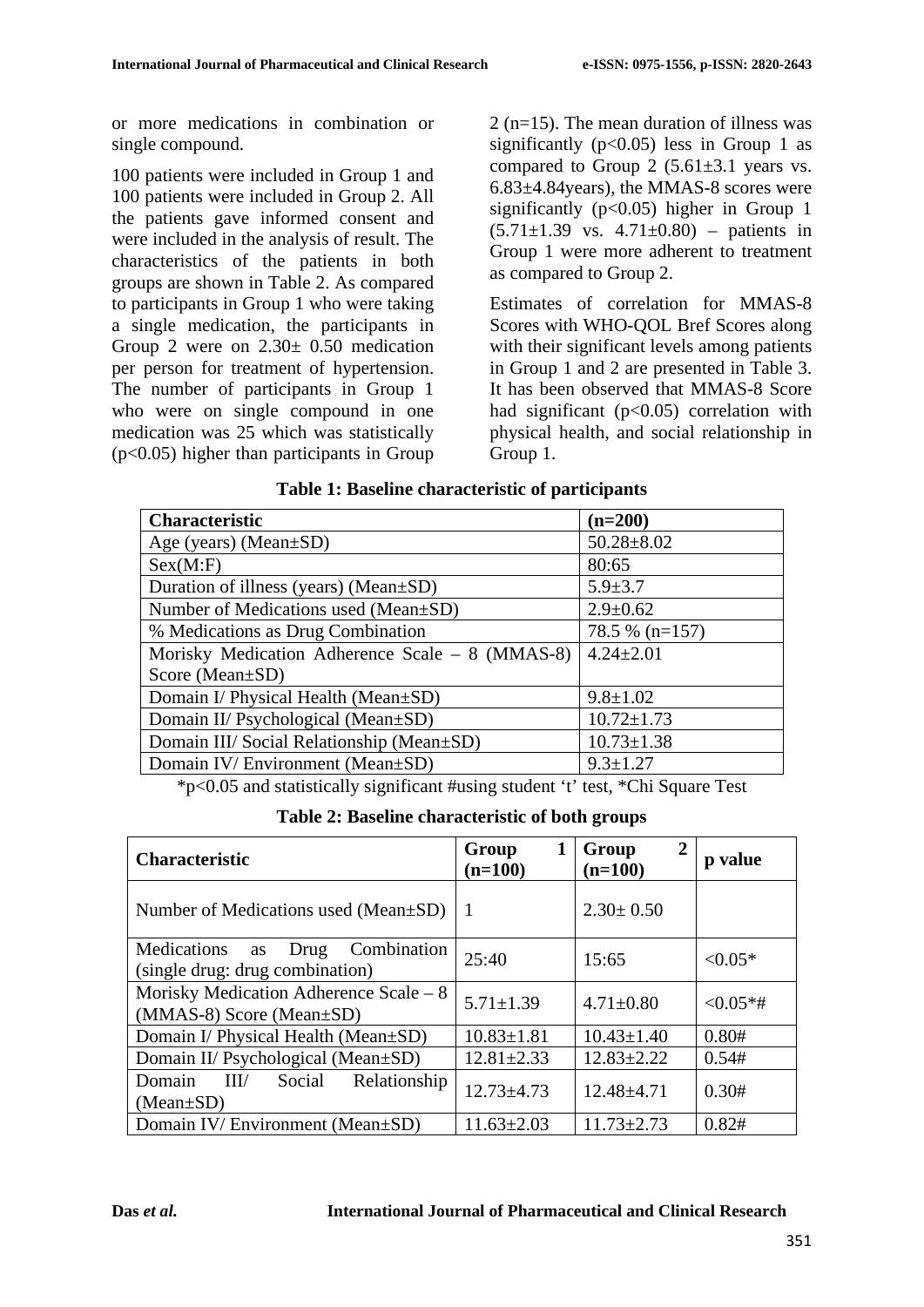| <b>Variables</b>          | <b>MMAS-8 Scores</b> |           |                  |      |  |
|---------------------------|----------------------|-----------|------------------|------|--|
|                           | Group $1(n=100)$     |           | Group $2(n=100)$ |      |  |
|                           |                      |           | r                |      |  |
| Domain I/ Physical Health | 0.38                 | $< 0.05*$ | 0.06             | 0.72 |  |
| Domain II/ Psychological  | $-0.06$              | 0.81      | 0.28             | 0.21 |  |
| Domain<br>III/<br>Social  | 0.24                 | $< 0.05*$ | 0.07             | 0.66 |  |
| Relationship              |                      |           |                  |      |  |
| Domain IV/Environment     | 0.05                 | 0.72      | $-0.05$          | 0.78 |  |

**Table 3: Correlation coefficients for MMAS-8 scores with WHO-QOL Bref Scores among patients in both groups**

\*p<0.05 and statistically significant

#### **Discussion:**

The study conducted in Al-Khobar and higher than the study conducted in Taif where adherence rate was found to be 47and 34.7%, respectively [8-9]. Other studies conducted in different countries reported adherence rates ranging from 15 to 88% [10-11]. This discrepancy in adherence rate is potentially due to the differences in population characteristics, medication adherence assessment tools, and healthcare systems.

Hypertension is an important public health problem leading to increased mortality, morbidity, and disability mainly due to increased cardiovascular disease like cerebral vascular accidents, and myocardial infarction. Various studies have shown that poor compliance to antihypertensive medication significantly increases the short- and long-term risk of stroke in hypertensive patients.[12] This prospective study done to assess the adherence to medication in patients suffering from hypertension, the study showed that patients had a low adherence score and it was significantly lower in patients who were taking two or more medications in combination or single compound. Our study also demonstrated that quality of life was slightly better in patients on single medication and had better adherence correlation as compared to patients on more than two medications.

It seems that the people care more when they get older and/or start to have disease complications. This should be considered during patient counseling; complications of hypertension in addition to risks of poor

adherence to medications should be explained well to patients in the younger age groups. Living in a village compared with a city was a reason for poor adherence also; this may be related to lower levels of education or income in addition to difficulties in reaching doctors and health-care facilities. Evaluating health status as very good, good or poor compared with excellent was significantly associated with poor adherence. In some studies, lower medication adherence was associated with poor health-related quality of life [13].

One more study done to measure the adherence to antihypertensive therapy in a representative sample of the hypertensive Pakistani population demonstrated that younger age, poor awareness, and symptomatic treatment adversely affected adherence to anti-hypertensive medication and mono therapy reduced adherence. The results of our study are different from this study as our study demonstrated that patients on single medication had better adherence as compared to patients taking two or more medication.[14]

Another study designed to describe hypertensive patients' beliefs about their illness and medication using the selfregulatory model showed that patients who believed in the necessity of medication were more likely to be compliant. Other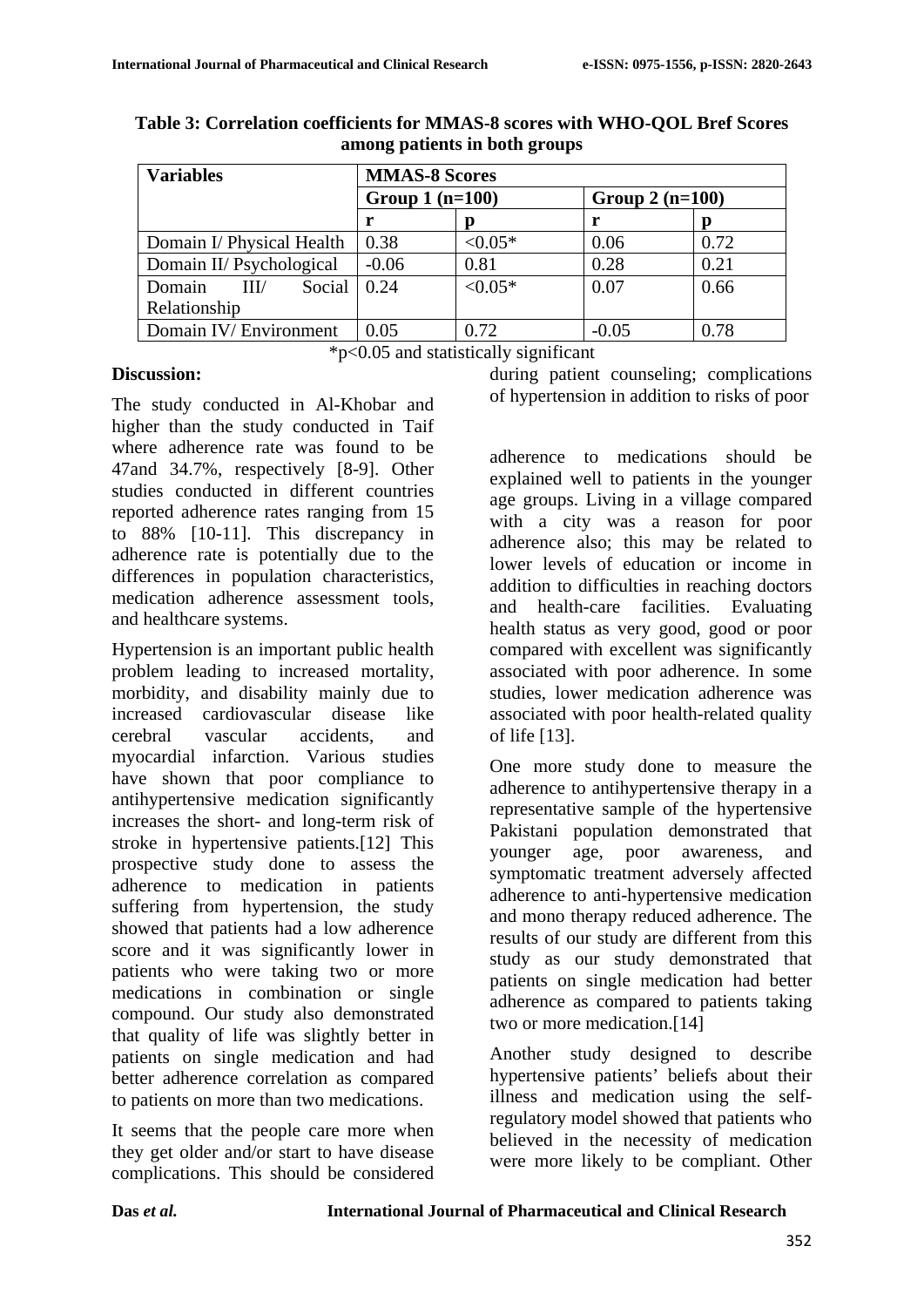important predictive factors were age, emotional response to illness and belief in personal ability to control illness. Our study is dissimilar to this study as our study highlighted the importance of single medication and duration of illness to be a predictor for better adherence.[15,16]

#### **Conclusion:**

Patients' on single medication had significantly better adherence, slightly better quality of life and better adherence correlation as compared to patients on more than two medications.

### **References:**

- 1. World Health Organization. Adherence to long-term therapies. Evidence for action. Geneva, Switz: World Health Organization; 2003. Available from: <http://whqlibdoc. who.int/publication s/2003/9241545992.pdf>.
- 2. Laubscher T, Evans C, Blackburn D, Taylor J, McKay S. Collaboration between family Physicians and community pharmacists to enhance adherence to chronic medications: opinions of Saskatchewan family Physicians. Can Fam Physician 2009; 55:69–75.
- 3. Feldman R, Bacher M, Campbell N, Drover A, Chockalingam A. Adherence to pharmacological management of hypertension. Can J Public Health 1998; 89:116–8.
- 4. World Health Organization. Prevention of cardiovascular disease. Pocket guidelines for assessment and management of cardiovascular risk. WHO Press 2007. Available at url: ishworld.com/downloads/activities/Pocket GL\_ENGLISH\_AFR\_D-E\_rev1.pdf
- 5. Meinema JG, van Dijk N, Beune EJAJ, Jaarsma DADC, van Weart HCPM, Haafkens JA. Determinants of adherence to treatment in hypertensive patients of African Descent and role of culturally appropriate education. PLoS ONE 2015;10(8):e0133560. doi: 10.13 7/journal.pone.0133560.
- 6. Verdecchia P, Staessen JA, Angeli F, de Simone G, Achilli A, Ganau A, et.al. Usual versus tight control of systolic blood pressure in non-diabetic patients with hypertension (Cardio-Sis): An open-label randomized trial. Lancet 2009;374(9689):525-33.
- 7. Li WW, Kuo CT, Hwang SL, Hsu HT. Factors related to medication nonadherence for patients with hypertension in Taiwan. J Clin Nurs 20 12; 21:1816–24.
- 8. Elbur AI. Level of adherence to lifestyle changes and medications among male hypertensive patients in two hospitals in taif; kingdom of Saudi Arabia. Int J Pharm Pharm Sci. 2015  $:7(4):168-72.$
- 9. Al-Sowielem LS, Elzubier AG. Compliance and knowledge of hypertensive patients attending PHC centres in Al-Khobar, Saudi Arabia. East Mediterr Heal J. 1998;4(2):301–7
- 10. Al-Mehza AM, Al-Muhailije FA, Khalfan MM, Al-Yahya AA. Drug compliance among hypertensive patients; an area-based study. Eur J Gen Med. 2009; 6(1):6–10
- 11. Busari OA, Olanrewaju TO, Desalu OO, Opadijo OG, Jimoh AK, Agboola SM, et al. Impact of Patients' Knowledge, Attitude and Practices on Hypertension on Compliance with Antihypertensive Drugs in a Resourcepoor Setting. TAF Prev Med Bull. 2010;9(2):87–9
- 12. Marcus, M., & Tomasi, D. (2020). Emotional and Cognitive Responses to Academic Performance and Grade Anxiety. Journal of Medical Research and Health Sciences, 3(4), 919–925.
- 13. Amaral O, Chaves C, Duarte J, Coutinho E, Nelas P, Preto O. Treatment adherence in hypertensive patients – A cross sectional study. Procedia-Social and Behavioral Sciences 2015; 171:1288-95.
- 14. Saleem F, Hassali MA, Shafie AA, Awad GA, Atif M, Haq NU, et al. Does treatment adherence correlate